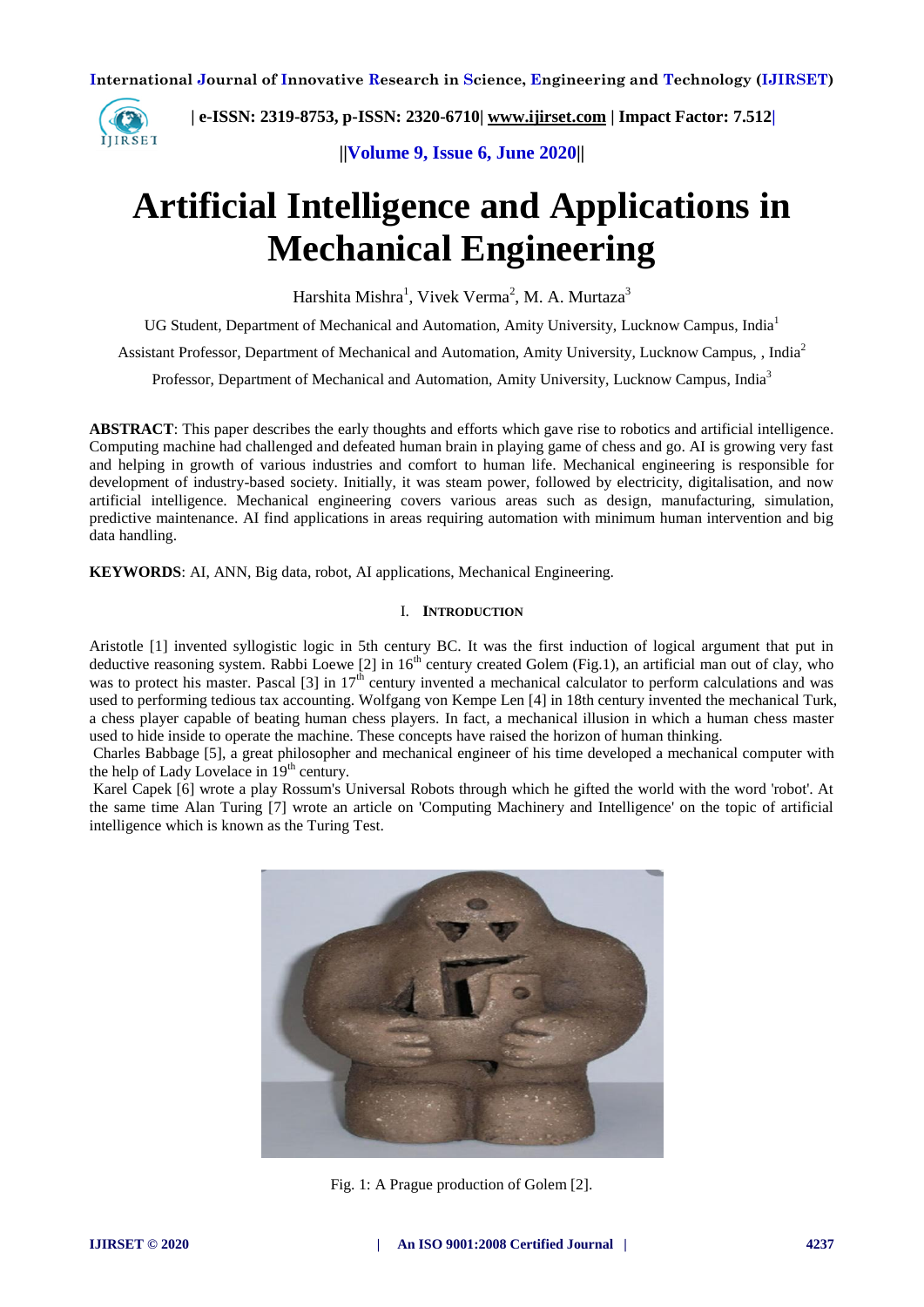

# **| e-ISSN: 2319-8753, p-ISSN: 2320-6710| [www.ijirset.com](http://www.ijirset.com/) | Impact Factor: 7.512|**

# **||Volume 9, Issue 6, June 2020||**

#### II. **CHALLENGE TO HUMAN BRAIN**

The chess playing supercomputer, Deep Blue defeated the grandmaster of chess Garry Kasparov [8]. Deep Blue can identify the position of chess pieces and make prediction about the move of the opponent and accordingly it makes the next move. The algorithm of this machine was based on the last tournament which Kasparov had won. However, the algorithm was not enough as later Kasparov had won 3 consecutive game which challenged IBM developers. Later they developed Deep Blue 2.0, which had logics of all the tournaments which Kasparov had played, and it defeated Kasparov in 6 straight games. It was the first time in history that a machine had defeated a skilled human.

Similarly, there is a Machine named AlphaGo [9] which was developed by DeepMind technology. AlphaGo was equipped with AI and It beat a human Go player in board game Go. It uses Monte Carlo tree search algorithm to predict its own move as well as the opponent move based on machine learning. With the help of artificial intelligence, it can predict its own move and the winners move. This results in higher quality of moves and stronger self-play. It defeated Lee Sodal, one of the finest Go players in 2016 in five game matches.

The other aspect of these competitions is that human brain weighs 1.3 kg, occupies 1.2 litre volume, and uses 45 W of energy whereas these playing machines are super computers occupying a large space and consuming power in kilowatts.

#### III. **AI AND TYPES**

Sir John McCarthy [10, 11] titled as the father of artificial intelligence lead the foundation of artificial intelligence. He defined that an artificial intelligence machine can have human like behaviour and capabilities to solve a problem rather than solving it in its own boundary.

Ituses human thinking behaviour to respond and deal with the problem.Sir John did his first demonstration of AI algorithm at Carnegie Melon University.In year 1929 he discovered the List Processing Program(LISP).Ernest Davis said that in our unconscious speaking but these tasks are difficult to program on a computer. Hence there is a development of AI to perform these tasks.

AI is accomplished [12, 13] after studying how human brain works while learning, solving problems, reasoning, executing tasks and then using the result of the same as the basis of innovation, development of smart application software, machine, robots etc.AI has become a important part of our lives.Directly or indirectly we are using its services. Sectors like media, politics, engineering are taking full advantage of the services of AI. Humans had created AI to bring humans and machine closer so that we can create new products to have modern, creative, and smart future. As shown in fig 2, Machine learning is the subset of artificial intelligence which use statistical methods to enable machines to improve with experiences. Deep learning makes the computation of multi-layer neural network feasible

and is a subset of Machine Learning.



Fig. 2: Block diagram of Artificial Intelligence.

There are 4 types [12, 13] of artificial intelligence which helps to differentiate one machine from another. The main goal of the advanced technology is to build a machine which can perform multiple tasks.

The four types of artificial intelligence are-

**1)Reactive** Machines-It is the most primary type of artificial intelligence system which is purely reactive. These machines cannot store memories and previous log hence they do not affect the future action and decision making process of reactive machine. In late 1995 IBM developed a gaming computer known as Deep Blue is a perfect example of this type of machine.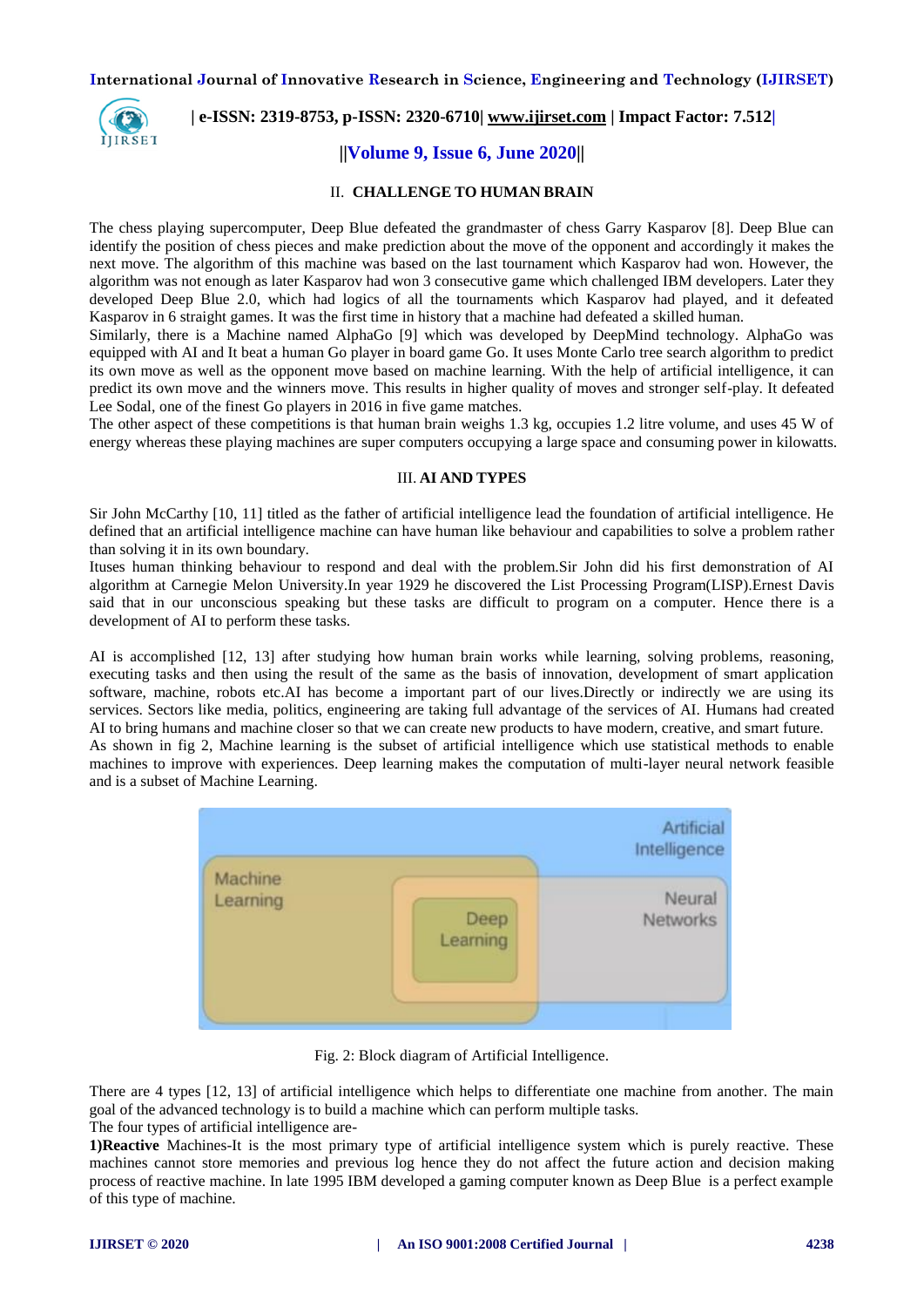

# **| e-ISSN: 2319-8753, p-ISSN: 2320-6710| [www.ijirset.com](http://www.ijirset.com/) | Impact Factor: 7.512|**

# **||Volume 9, Issue 6, June 2020||**

**2)Limited Memory-** The second type of artificial intelligence can store limited memory. Self-driving car (Fig.5) by Tesla and the chatbots are the perfect example. These cars are built in such a way that they can observe speed, movement, and direction of other car and thus they can settle itself relative to other cars. However, this cannot happen in one go and requires time for identifying and monitoring the objects over time. These are saved to the static data in the memory such when to change the lane, where to stop and follow traffic rules.

**3)Theory of mind-** This type of AI is a concept or a work in progress. It deals with the concept of building potentially strong machines in coming years. These machines will be so powerful that it will understand the human behaviour like expression, feelings, motives, emotions, and intentions. These are future machines and are in the process of building. It is estimated that by 2040 these machines would be in reality.

This will be the most modernized model of machine which will analyze the situation, environment and how human action can alter feelings and behaviour. The theory of mind concept was formed considering the human nature and evolution. It analysis the way human works, interact with people and society, form law, live a structured lifestyles. The machine will be able to understand human emotions, feelings, expression and behaviour. The idea of theory of mind is to propagate the information of mental states to the machine. Mental states are the thoughts that run in the human mind 24/7.Machine implement simple functions so that by mental state it is assumed that AI will make machine so powerful and invincible that it can literally have a sense of brain. It can have expression, beliefs, emotions and feelings.

**4) Self Awareness-** This the future technology with which AI will be super intelligent, which will have sentiments and consciousness.

The Artificial Technology is also classified as (i) Artificial Narrow Intelligence (ANI)[ which includes all the reactive and limited memory AI], (ii) Artificial General Intelligence (AGI) [ it includes AI systems which replicates multifunctional capabilities of human beings], and (iii) Artificial Superintelligence (ASI)[ it includes AI systems which replicates the multi-faceted intelligence of human beings, because of overwhelmingly greater memory, faster data processing and analysis, and decision-making capabilities.].Fig 3 shows the growth of various sectors with and without use of AI.



#### The bar chart illustrates the growth forecast with AI as a new element of production:

Great Value Added in 2035 for with respect to the Manufacturing sector

Fig. 3: Effect of AI on different industries [12]

#### *A.AI APPLICATIONS IN DAILY LIFE*

Google Home performs work through voice command.Netatmo Welcome works as a guard and protects from intruder and fire. Kuri Home Robot (Fig. 4) performs basic household work and entertains also.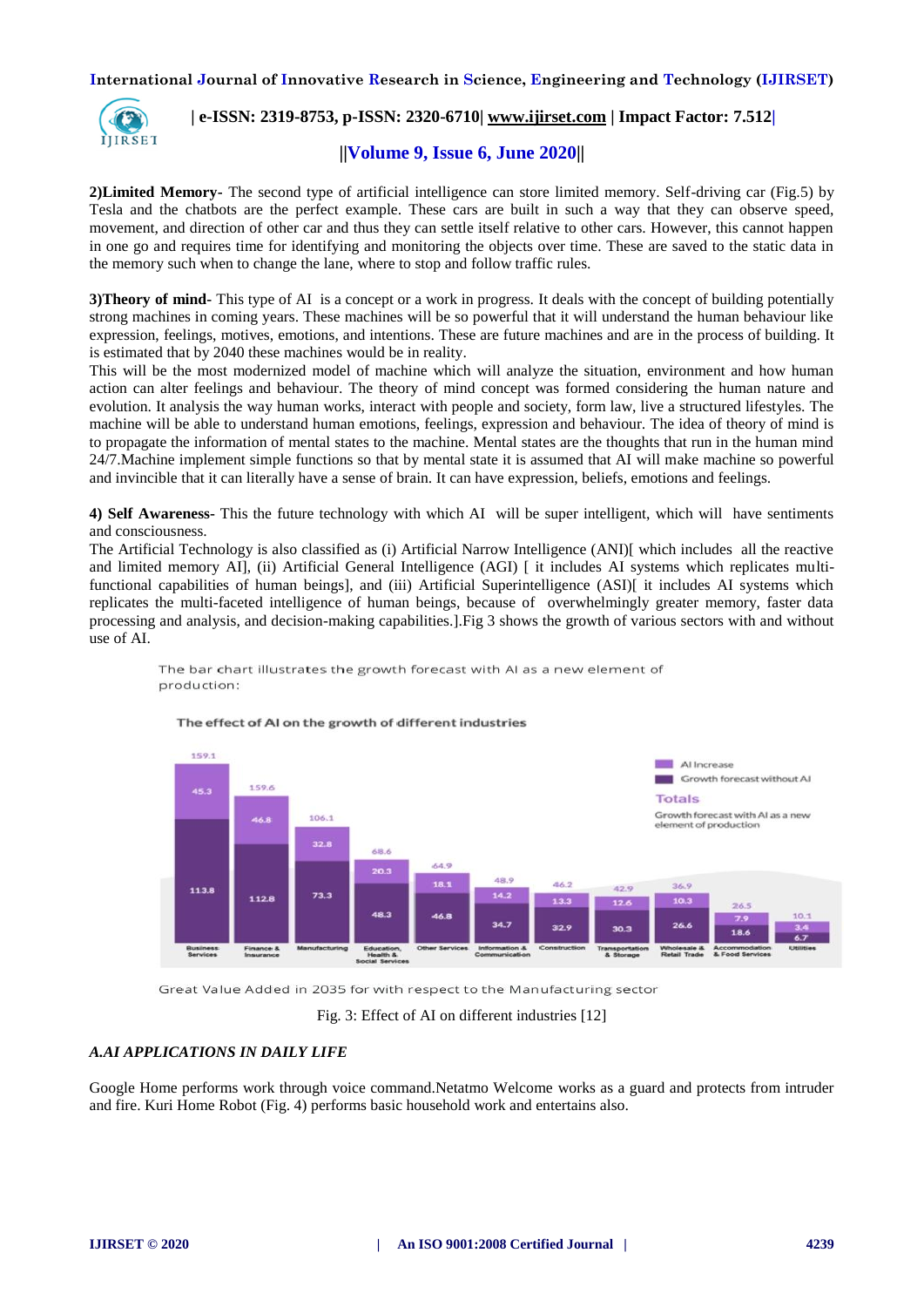

# **| e-ISSN: 2319-8753, p-ISSN: 2320-6710| [www.ijirset.com](http://www.ijirset.com/) | Impact Factor: 7.512|**

**||Volume 9, Issue 6, June 2020||** 

# **Kuri Home Robot**



Fig 4: Smart home robot [14].

Smart Car (Fig. 5) or self-driving or autonomous car [15] observe speed, direction and moment of other car and objects and settle itself relative to other objects and obstructions. These activities are not influenced by human failure such as distraction and misjudgement.



Fig. 5: Future smart car [15].

Smart Drones use machine vision for surveillance and workplace jobs without risking human life.Smart Thermostat and Light for temperature control and lighting.Smartphones are in daily use and are equipped with AI features.

# IV.**APPLICATIONS IN MECHANICAL ENGINEERING**

There are various areas where AI finds applications in mechanical engineering. It comprises of data handling and automation, to perform the work with minimum of human intervention. Fields such as machine design, manufacturing, crash simulation, predictive maintenance, robotics, industry 4.0 applications etc come under Mechanical engineering [17]. These are discussed below. Ismail et al [20] concluded that AI is being used in areas where large data is generated, and models are available to predict performance and diagnostic for failure and preventive maintenance.

# *A.MACHINE DESIGN*

Mechanical design is the first step in the process of conceptualising a component, a product or a process. Dixon [16] reviewed the use of AI in mechanical engineering design and concluded that unlike electrical engineering domain, it involves material selection, analysis, and geometry. It cannot be done just by analysis alone as it is iterative and is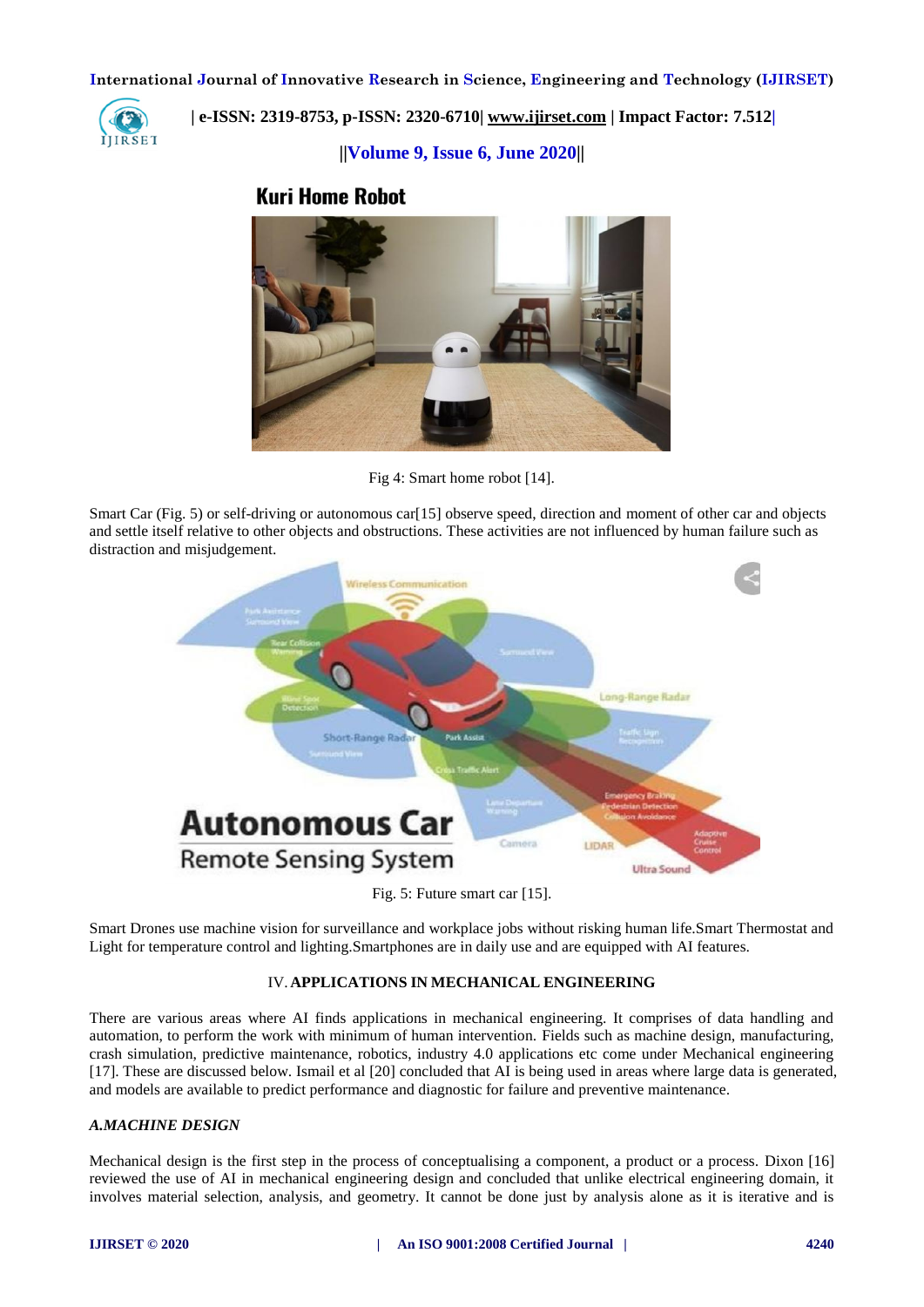

# **| e-ISSN: 2319-8753, p-ISSN: 2320-6710| [www.ijirset.com](http://www.ijirset.com/) | Impact Factor: 7.512|**

**||Volume 9, Issue 6, June 2020||** 

intellectually important. It has weak and strong solution approaches. Geometry is important as it has features for manufacturing and functioning. Application of AI will require comprehensive models at each stage of design process. AI finds application during design analysis.

## *B. VIBRATION ANALYSIS*

Thorsten et al [17] used AI for vibration analysis of a cracked beam. Initially analytical data obtained from FE analysis on Ansys, was used for learning of AI/ ANN and then it was used for predicting the natural frequencies of cracked beam without using computer modelling and simulation. These are shown in figs 6  $\&$  7.



### *C. CRASH SIMULATION*

Constantin et al [19] used machine learning to analyse crash simulation data. They had data of 1000 simulations of fullfrontal crash with variations in design of car and impact conditions. Understanding of large amount of simulation data would have required lot of time and human effort. Such is also the situation in Robustness Analysis or Design Space Exploration data.

### *D. MANUFACTURING*

Development of machine learning, advanced sensors has helped in the generation of autonomous robots. Voice recognition and other features have given rise to human and robot collaboration. Thorsten et al [20] have identified that large data is being generated in Industry 4.0. This data pertains to quality, environmental data, data from sensors of production line, machine tools and semantic data in different formats. This big data with the help of AI is used for process improvement and product quality sustainability.

Development of machine learning, advanced sensors has helped in the generation of autonomous robots. Voice recognition and other features have given rise to human and robot collaboration. Thorsten et al [20] have identified that large data is being generated in Industry 4.0. This data pertains to quality, environmental data, data from sensors of production line, machine tools and semantic data in different formats. This big data with the help of AI is used for process improvement and product quality sustainability.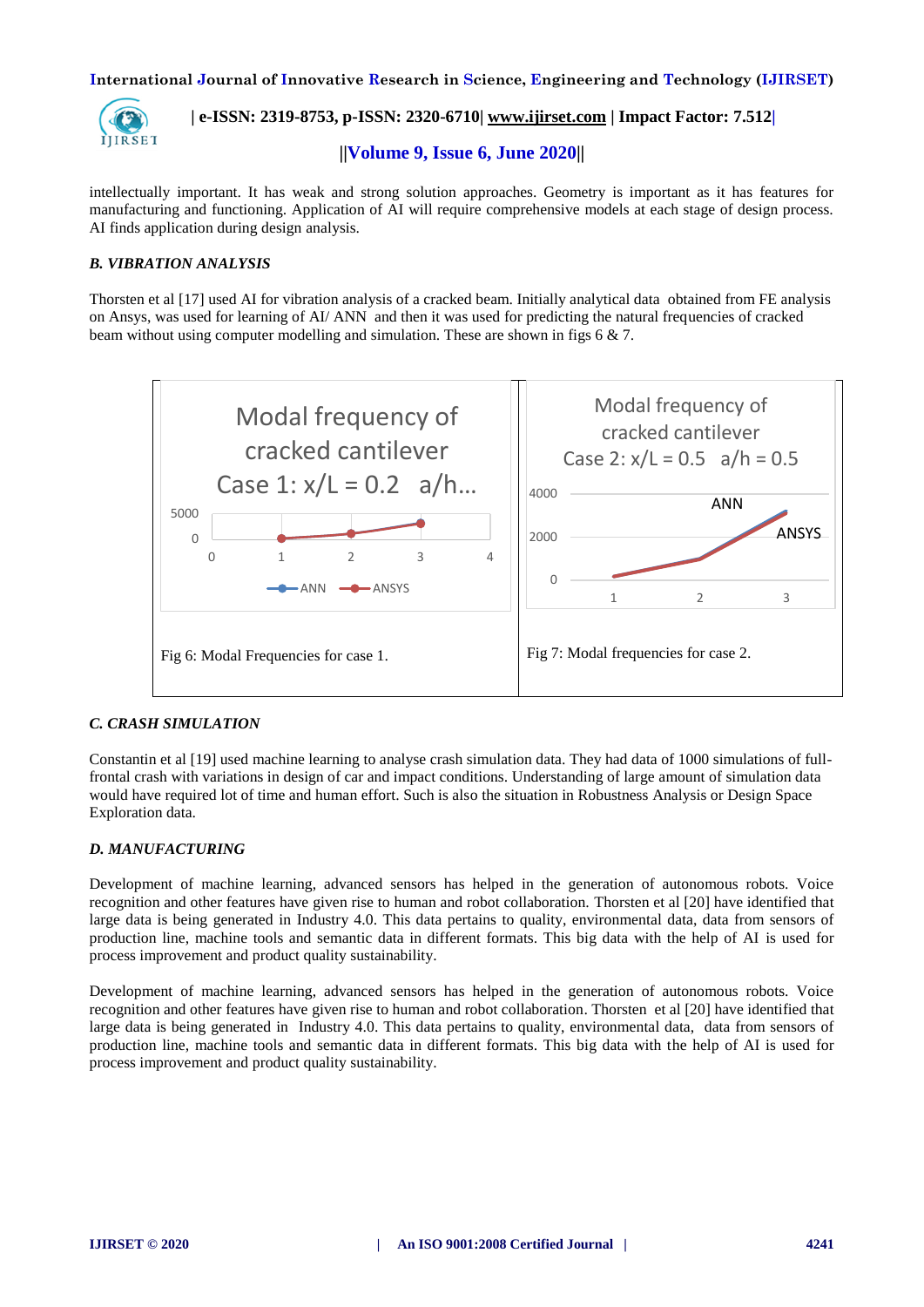

# **| e-ISSN: 2319-8753, p-ISSN: 2320-6710| [www.ijirset.com](http://www.ijirset.com/) | Impact Factor: 7.512|**

**||Volume 9, Issue 6, June 2020||** 



Fig.8: Sources and data generation in manufacturing [23].

David et al [21, 22,23] have studied the use of data analytics predictive maintenance. Fig 8 shows a predictive analytics framework in manufacturing system states. Which is responsible for the cost, quality, quality and sustainability. AI has transformed logistics and supply chain with the help of big data generated by using RFID data. The shift in paradigm from automated manufacturing industry to "smart manufacturing" or "smart factory" resulting in the formation of Cyber-Physical System (CPS). Fig 8 shows the sources of data generation in manufacturing.

Yongyi et al [24] have pointed out that a smart manufacturing predictive maintenance is a shift from the normal scheduled and breakdown maintenance. Predictive maintenance is based on the analysis of large data of machine tools, which is analysed by data analytical models, which predicts certain degradation or likely failure so that maintenance is performed. It is a novel maintenance paradigm.

#### V. **CONCLUSIONS**

From fiction AI has come to reality. With digitalisation and increasing computation power its finding uses in every field of knowledge and applications. It has challenged human brain because of its comprehensive hardware and software. Industries are creating and innovating new things. AI is finding use in applications used in daily life as well in advanced use in studies and research.

Industry 4.0 is establishing, and its main characteristics are digital twin, predictive maintenance, collaborative robotics, agile manufacturing. In the various areas of mechanical engineering AI is finding use in handling enormous data generated by sensors and process control, which helps human beings to take decision. These decisions are for the betterment of life and environment.

#### **REFERENCES**

[1] History of **logic** - [Wikipedia:](History%20of logic -%20Wikipedia) [https://en.wikipedia.org/wiki/History\\_of\\_](https://en.wikipedia.org/wiki/History_of_logic)**logic.**

[2]Golem - [Wikipedia: https://en.wikipedia.org/wiki/Golem.](https://en.wikipedia.org/wiki/Golem)

- [3] **[Mechanical calculator](Mechanical%20calculator -%20Wikipedia)** Wikipedia: [https://en.wikipedia.org/wiki/](https://en.wikipedia.org/wiki/Mechanical_calculator)**Mechanical**\_**calculator.**
- [4] The Turk [Wikipedia:](The Turk -%20Wikipedia) [https://en.wikipedia.org/wiki/The\\_Turk.](https://en.wikipedia.org/wiki/The_Turk)
- [5 ] [Charles Babbage](Charles%20Babbage -%20Wikipedia) Wikipedia[: https://en.wikipedia.org/wiki/Charles\\_Babbage](https://en.wikipedia.org/wiki/Charles_Babbage)
- [6] Karel Čapek [Wikipedia:](Karel Čapek%20-%20Wikipedia) https://en.wikipedia.org/wiki/Karel Čapek
- [7] [Turing test](Turing%20test -%20Wikipedia) Wikipedia[: https://en.wikipedia.org/wiki/Turing\\_test](https://en.wikipedia.org/wiki/Turing_test)
- [8] Deep blue: [https://en.wikipedia.org/wiki/Deep\\_Blue\\_\(chess\\_computer\)](https://en.wikipedia.org/wiki/Deep_Blue_(chess_computer))
- [9] Alpha go: https://en.wikipedia.org/wiki/AlphaGo